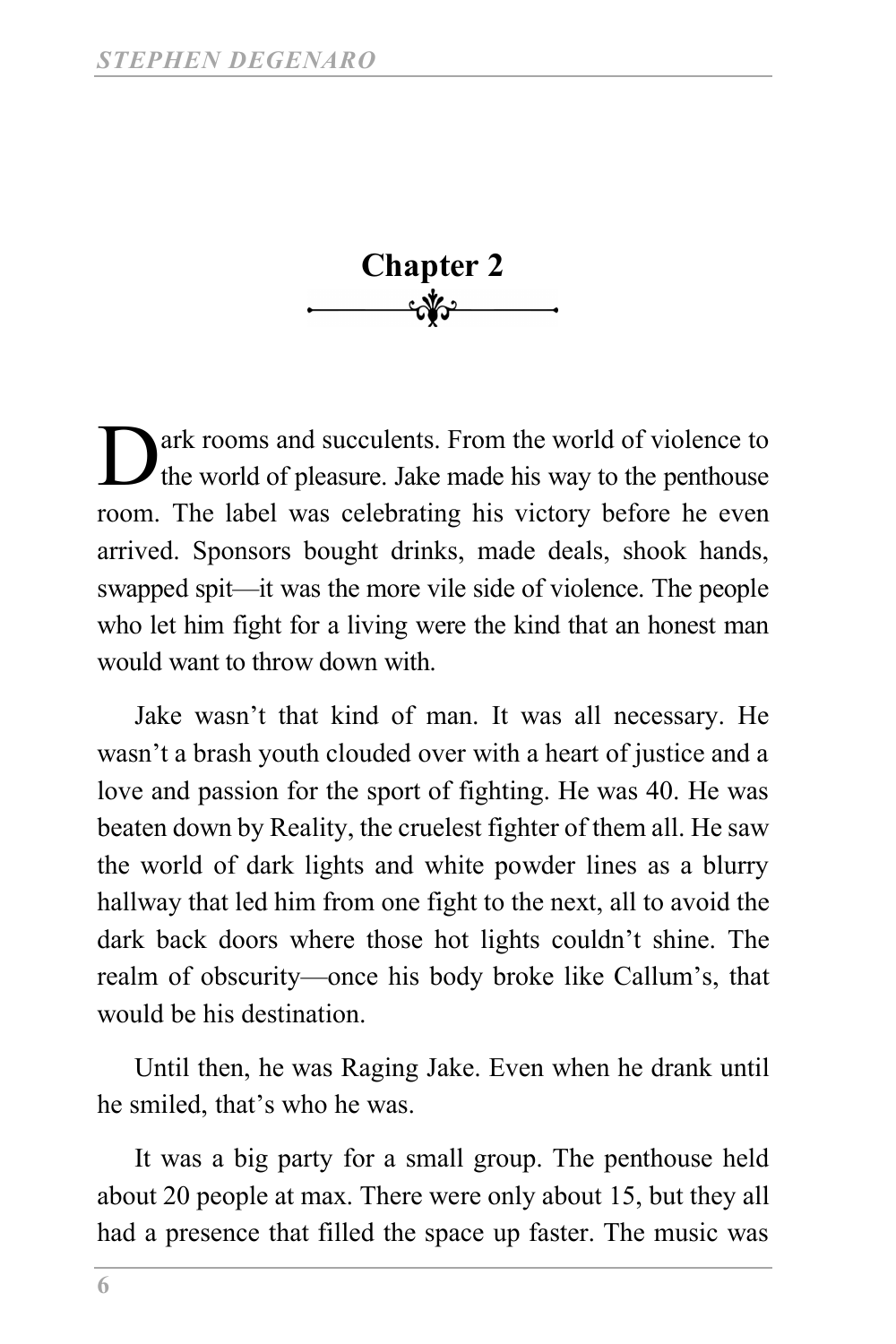too loud to talk under, so people just shouted intimate secrets plied through loosened lips. A few stood around someone in the kitchen who was snorting lines.

A woman named Katie gave Jake a tumbler. "Special drink for you, darling," she taunted. Jake couldn't tell what was in it. The lights and sounds muted out his senses. It tasted like gin when he skulled it. He pulled Katie in for a kiss and tasted the cigarette on her breath.

He went outside, away from the lights and noise to the balcony. The lights and noise sort of chased him out there anyway. The windows still flashed with strobes, and the music thudded against the dull glass. He could feel the vibrations of people talking but could no longer hear what they talked about.

He took out his mobile and checked it. Still one message, and probably the same one. He held it up to his ear and tried hard to listen.

It was still Sara. ".... It's best to come back…Sort a few things out…." It ended earlier than he recalled. He checked why and the battery died. He stared at it, emotionless. His rage was sated, drunken, and held back, but it was there. It was always there about something. He only showed it when a punch could solve his problems.

He went back inside, where everything turned blurry and indistinguishable. The lights and the sounds combined. Jake thought the speakers were in the strobe lights, or the stereo in the corner was somehow producing tangible darkness where all the other lights came from to fill in.

Things got worse as he neared the group. Voices started to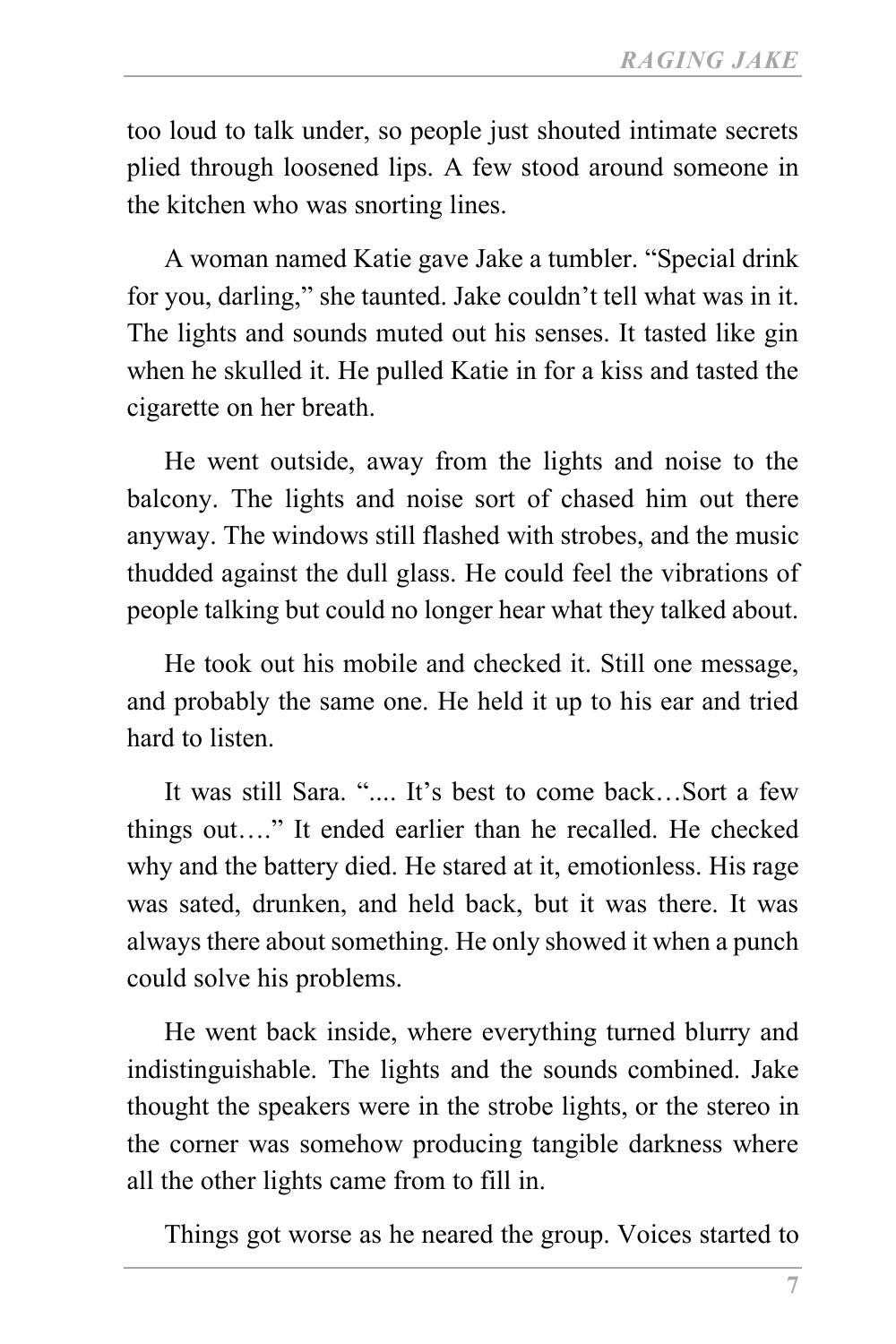attack him. He was blindsided by physical force. He remembered his fights and felt the punches that once rocked him from heel to toe against the hard 9th wall—the arena's floor. There was no ground in a proper fight. Two men floated and hit each other until one truly fell. The floor was simply a wall to push and pull against. Down was simply a state of mind.

Jake started to feel that sense of down. Every step felt like he was walking into a much deeper hole than he thought, and it startled him when his foot landed on the level. He stumbled through the room, not sure where to go. His wandering made the penthouse seem like a mansion—or a labyrinth. No hard walls blocked him, just walls of noise and color.

"Where you going, Jake?" Katie asked. He couldn't see her, and her voice felt like it was coming from inside of him. Like a thought he couldn't control. He said something but couldn't even hear what it was. Then he left.

The hall lights were a different kind of distractingly bright. It was all one color, which was somehow worse. There were no corners or edges to work around. It was all a uniform visual slush of repeating patterns, door after door. The floor pattern made him feel sick.

Jake wandered even further, not aware of where he truly was until he felt the warm buzz of the air outside. He was on the streets before he knew it and passed by all the late-night clubs and bars that were blurry concoctions of their own. He started sobering up just a little bit, and the voices that were once a mental screen became clearer.

A lot of people were angry outside. There were hot and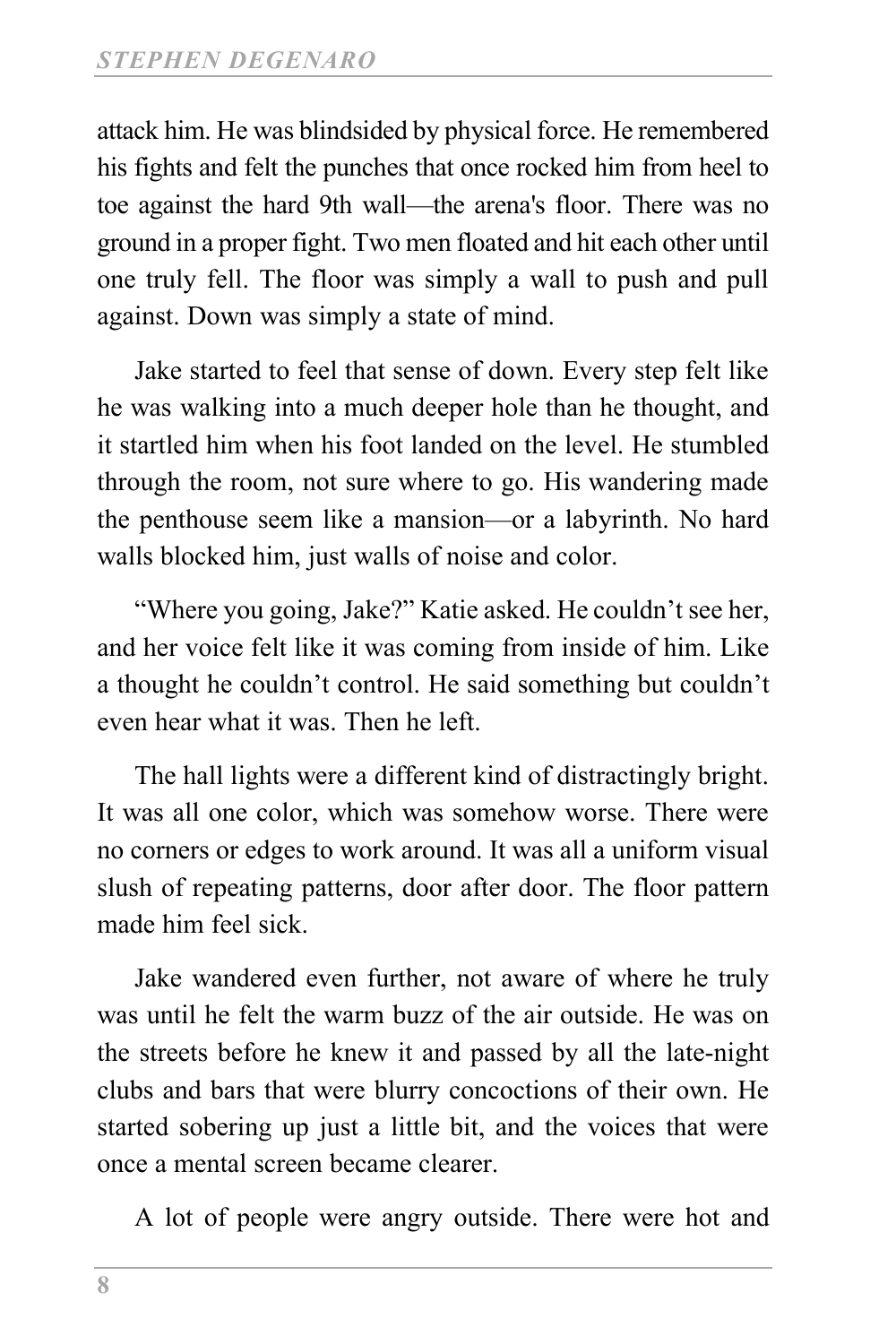hateful words being thrown around. A few drunks meandered their way up to Jake, thinking they could find some sympathy for their problems with him, but he just shoved them away with their unfulfilled drink coupons.

Jake was no one's shoulder. He shoved them away back on their dizzying paths while he stuck to his. He wanted to get somewhere else, away from the distractions and blurring sensations. He wanted to find somewhere quiet, outside in the city streets. It was a completely greedy desire, and he was too drunk to fully understand that it was impossible.

The sounds became less dense, and he picked up on some of the after-party discussions and distractions that were going on. Men were cursing each other out, sometimes on friendly terms and sometimes not. No fights were breaking out, though. All the hot language sounded too shallow to commit to a real fight. Girls were battling off wolf whistles and generally raunchy things while being raunchy themselves just out of earshot.

Cars honked just because they could. They couldn't sober anybody up or get them out of the street. Anyone out driving was less responsible than the drunks who were hitting the legs back to whatever warm bench would accept them in the middle of the night.

Jake was a state removed from his usual TV-ready fare. He had a T-shirt and gym pants on, not the white trunks, and a sponsored robe. All of that was behind him in the penthouse. The silk robe was always heavier than it looked, and it was a loaner. He couldn't even get it dirty on the outside.

A young man headed directly into Jake and spun off of him.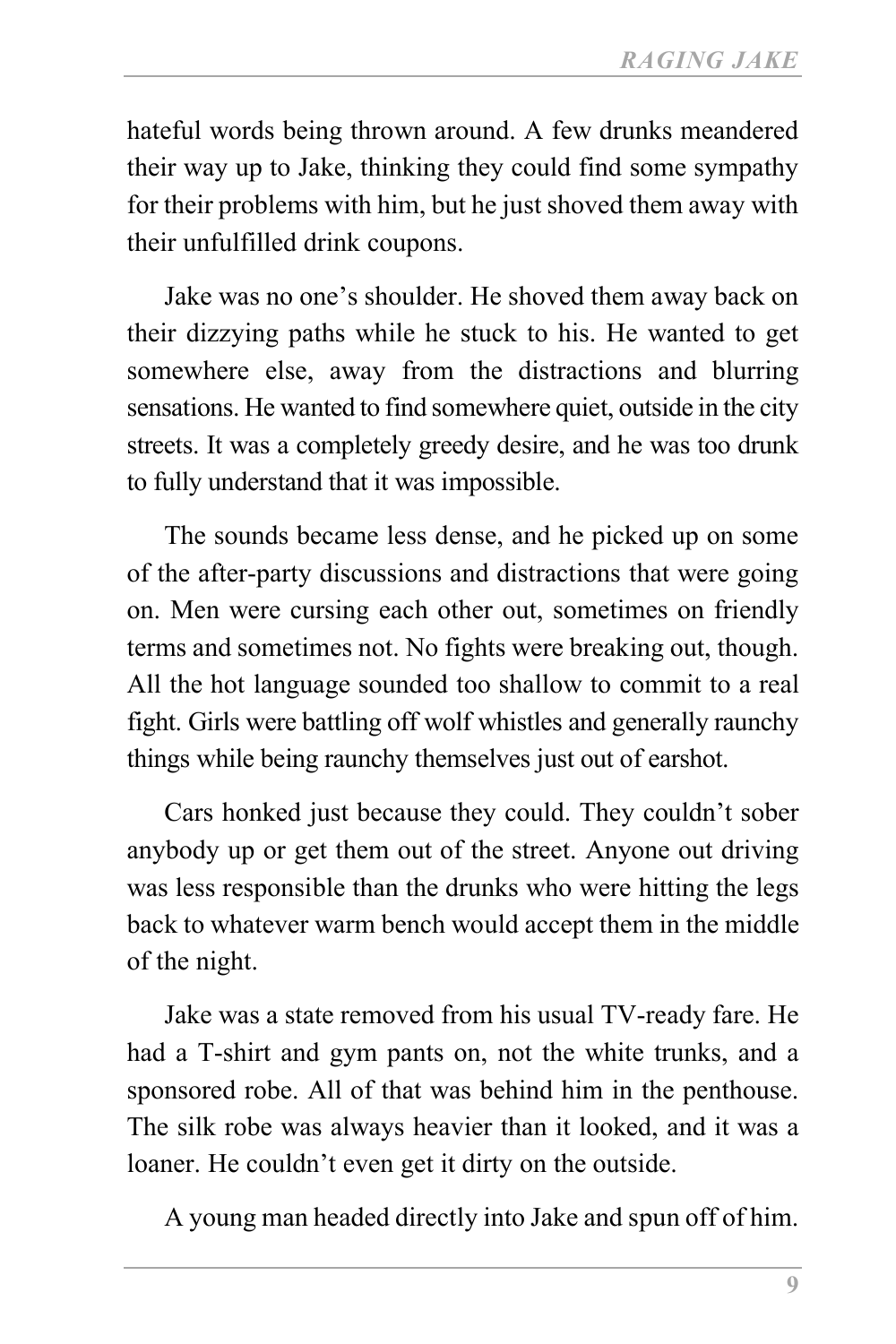Jake was too solid to knock over, but he was a wavering kind of solid. A boulder on loose gravel, not a tree. The young man took the stiffer end of the shouldering and turned back. He was aggressive. That one dodgy slam ruined his whole evening.

"What's your fucking problem!"

The tone sent Jake into a defensive stance. The guy came at Jake with his eyes wide and teeth clenched. A fist flew through the air, clear as day and amateurishly slow. Jake let it pass close until the guy was closer. The nearest thing Jake saw that reminded him of the cage was a lamp post.

He took the slurring drunk by the shoulders, swung him hard into the lamp, and stepped in with the speed and intent to plough straight through them both. He dipped his head down and butted the young man's skull with a crack.

They both went down, not to the 9th wall, but the ground.